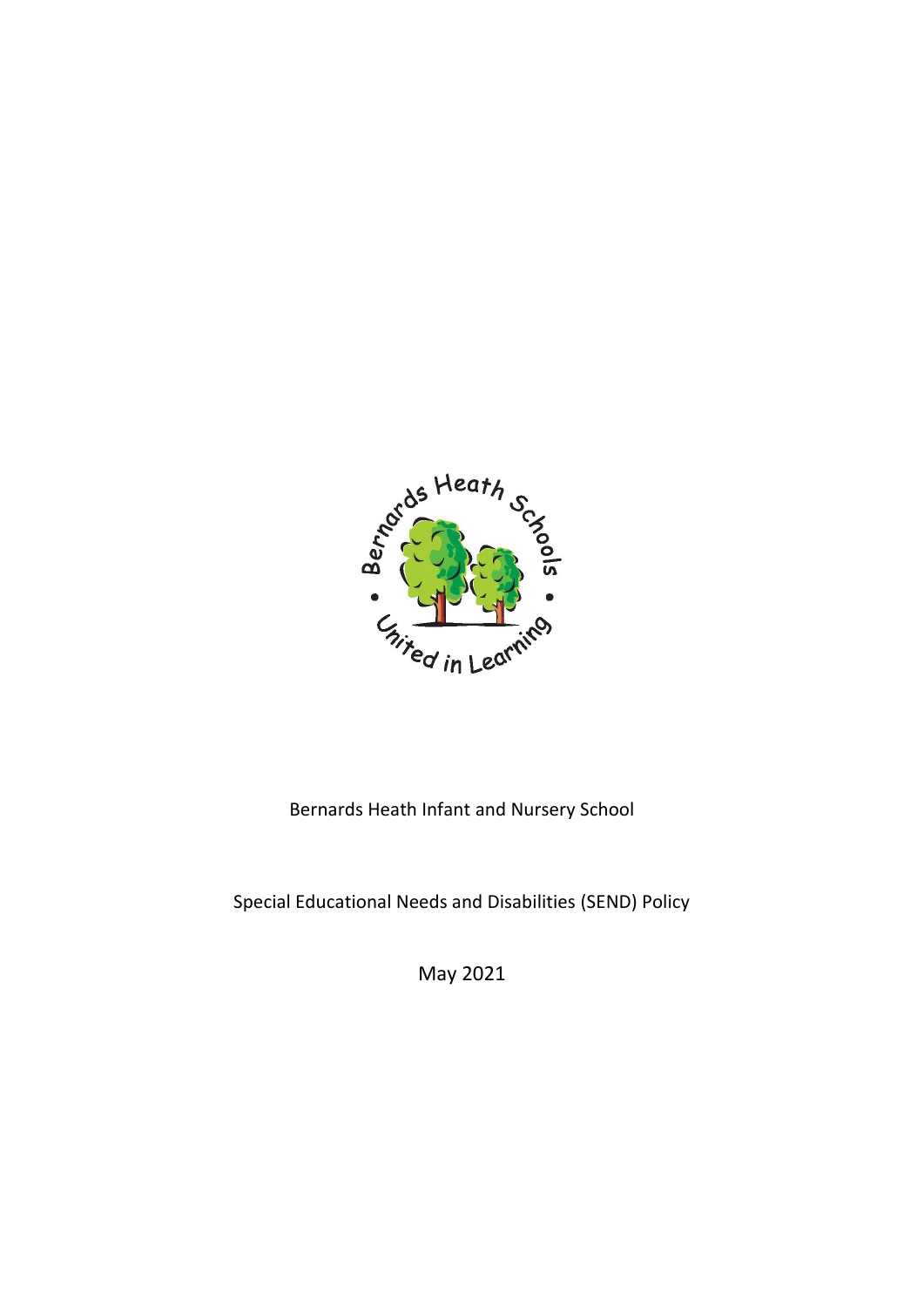Bernards Heath Infant and Nursery School has a named Special Educational Needs Co-ordinator (SENCo) and two named Governors responsible for SEND. Together they ensure that the Bernards Heath Infant and Nursery School Special Educational Needs policy works within the guidelines and inclusion policies of the Code of Practice 2014, the Local Authority and other policies current within the school. We recommend reading our SEND Information Report (School Local Offer) available on our website in conjunction with this policy. The School Local Offer gives you more information on what our school offers to children with SEND.

We are a fully inclusive school and it is our belief that all children have an equal right to a full and rounded education which ensures that all children achieve their potential personally, socially, emotionally and academically in all areas of the curriculum. We endeavour to secure special educational provision for identified pupils, which is additional to and different from that provided by quality first teaching. When planning additional support we consider the four areas of need identified in the Code of Practice 2014.

- Communication and Interaction
- Cognition and Learning
- Social, Mental and Emotional Health
- Sensory/Physical

## **What are Special Educational Needs and Disabilities?**

A child or young person has special educational needs if he or she has a learning difficulty, disability, health care or social care need which is significantly greater when compared to the majority of others of the same age. Our provision for these children is additional to, or different from, that made generally available for others of the same age in a mainstream setting. These needs may be short, medium or long term. They may be specific to one area or they may be general. Some children with SEND will have had formal assessments or diagnoses prior to starting school or whilst at our school. If the child already has an identified special educational need or disability, this information will be transferred to us from parents, schools, partners in Early Years or other settings.

The class teacher and SENCO will use this information to:

- Ensure an effective transition to Bernards Heath
- $\cdot \cdot$  Provide a starting point for the assess, plan, do, review cycle
- ❖ Plan additional support from TAs and LSAs

In addition to children with a special educational need as described above we also take into consideration additional provision needed for children who are particularly high attaining. It is important that all children are challenged whatever their starting point.

## **At Bernards Heath Infant and Nursery School we:**

- ❖ Provide quality first teaching
- ❖ Identify children with SEND as early as possible
- Create an environment and provide suitable resources which meet the special educational needs of each child
- Plan and deliver a curriculum in order that children with SEND can achieve their best and engage in all elements of school life alongside pupils who do not have SEND